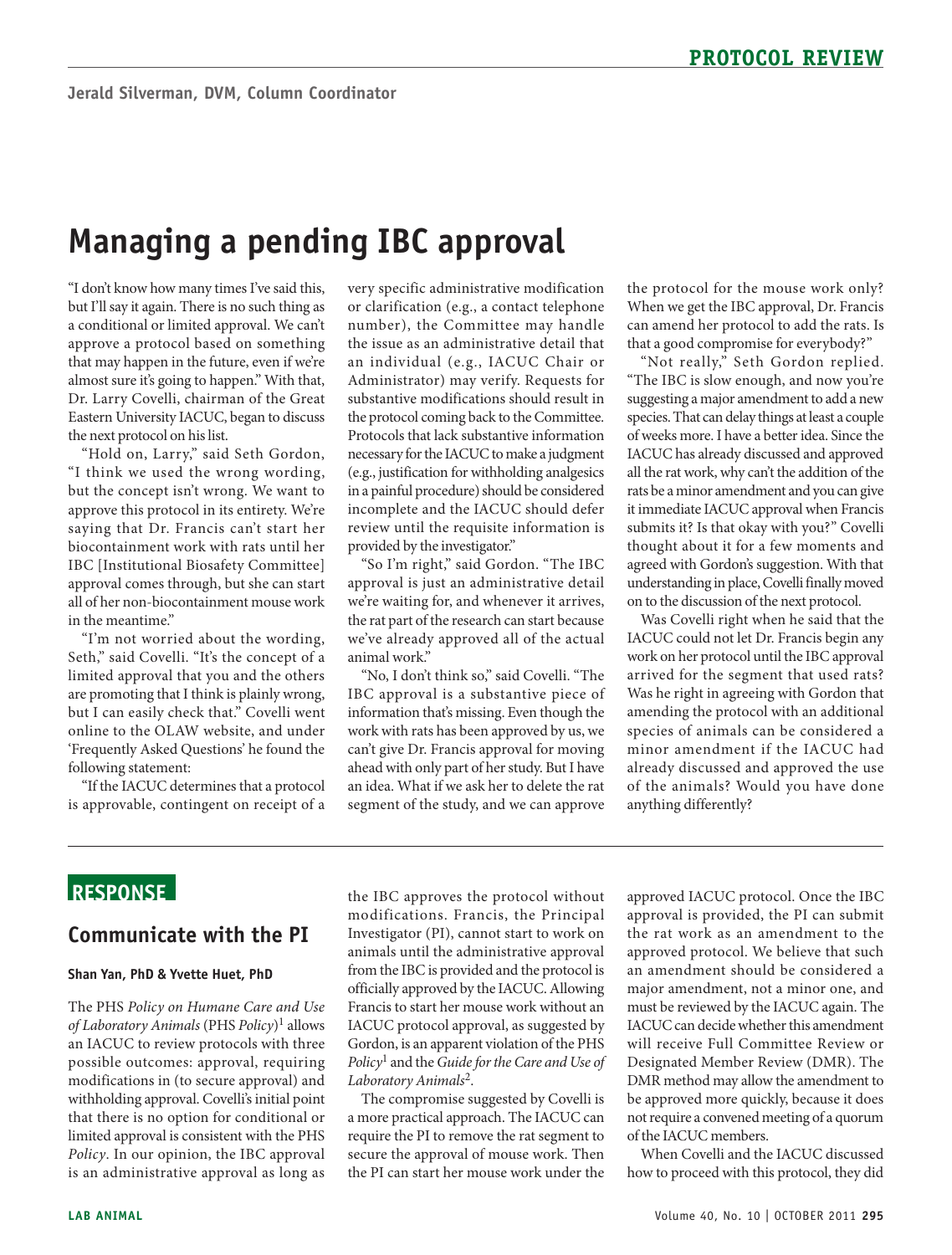not include one important participant in the whole process: the PI. The IACUC should communicate the two choices to the PI: (i) wait for protocol approval until IBC approval is provided, or (ii) remove the portion of the protocol that requires IBC approval so that the mouse protocol can be reviewed and approved first, then add a major amendment for the rat procedures once IBC approval is available. If the PI wants to starts her mouse work as soon as possible, she can choose the second option. If the PI doesn't mind waiting, the IACUC can choose the first option and approve the protocol pending the IBC approval.

- 1. Public Health Service. *Policy on Humane Care and Use of Laboratory Animals* (US Department of Health and Human Services, Washington, Dc, 1986; amended 2002).
- 2. Institute for Laboratory Animal Research. *Guide for the Care and Use of Laboratory Animals* 8th edn. (National Academies Press, Washington, Dc, 2010).

*Yan is Assistant Professor in the Department of Biology and Huet is Professor in the Department of Biology and IACUC Chair, University of North Carolina at Charlotte, Charlotte, NC.* 

# **ReSponSe**

#### **pI must wait**

**eva B. Ryden, phD, DVM, DACLAM, Lois Laemle, phD & Sharron Kirchain, DVM, DACLAM** 

This situation is not uncommon. The IACUC wants to assist the Principal Investigator (PI) in obtaining approval for the protocol so that she can start research while also assuring compliance with all applicable laws and policies, both federal and institutional. Both Covelli and Gordon are trying to find a way to obtain protocol approval expeditiously.

 *Laboratory Animals* (PHS *Policy*) recognizes Covelli is correct in stating that there is no such thing as conditional approval. But the PHS *Policy on Humane Care and Use of*  that a protocol can be 'approved pending modifications'  $(APM)^1$ . In our experience, many or even most IACUC protocols are APM at the time of Full Committee Review (FCR). In these cases, the protocol is not approved, and animal research cannot start

until the modifications requested by the IACUC have been received<sup>2</sup>.

 number itself may be technically regarded as simply a number in the IACUC protocol, require modification to the IACUC protocol IBC approval may or may not be an administrative matter. The IBC approval similar to a phone number. Once the missing number is received in the IACUC office, the protocol can be approved administratively by the Chair or an IACUC Administrator<sup>3</sup>. In our judgment, IBC review and approval is a substantive part of the protocol. If the IBC requires changes in procedures, such as the use of a biosafety cabinet that is not readily available to the PI, thus entailing 'substantive modification' prior to approval, then these changes may as well. This would necessitate a re-review of the amended protocol by the IACUC. This repeat review could be assigned to either FCR or Designated Member Review (DMR), as approved by the IACUC and in accordance with the policies described in the institution's PHS Assurance.

 answer is 'no'2. If there were some assurance approval could only be ordered though the IBC), then this option could be considered. But Covelli is correct that the IACUC cannot cannot remove the rats without also revising rats, essentially making it a new protocol. Subsequently adding rats and rat procedures to the protocol would be a major amendment Can the IACUC give the PI permission to move ahead with the part of her study that does not involve IBC procedures? Although we would like do so, in agreement with the Great Eastern University IACUC, the that the PI could not start the IBC studies before obtaining IBC approval (e.g., if the experimental compounds that required IBC give approval for Francis to move ahead with only part of her study. The idea that the rat segment can be removed and added later as a minor amendment is unacceptable. The PI the protocol, eliminating procedures, doses, experimental groups, etc. pertaining to the requiring either DMR or FCR according to institutional policies. Although OLAW does not specify exactly what is a minor versus major amendment, it is suggested that addition of a species be considered a significant change<sup>4</sup>. Finally, first deleting and then adding rats and rat procedures would entail substantial amounts of extra work for the PI as well as for the IACUC. Both

revisions would require either FCR or DMR review as determined by the IACUC.

 revised to exclude the rat work pending IBC In summary, the protocol should not be approval. The PI must await IBC approval before her IACUC protocol can be approved and animal work started.

- 1. Public Health Service. *Policy on Humane Care and Use of Laboratory Animals – Frequently Asked Questions.* Protocol Review, Question No. D-3. (US Department of Health and Human Services, Washington, Dc, 2006; revised 2010). <http:// grants.nih.gov/grants/olaw/faqs.htm#d3>
- 2. Public Health Service. *Policy on Humane Care and Use of Laboratory Animals – Frequently Asked Questions. Protocol Review, Question No. D-5.* (US Department of Health and Human Services, Washington, Dc, 2006; revised 2010). <http:// grants.nih.gov/grants/olaw/faqs.htm#d5>
- 3. Public Health Service. *Policy on Humane Care and Use of Laboratory Animals – Frequently*  Asked Questions. Protocol Review, Question No. D-4. (US Department of Health and Human Services, Washington, Dc, 2006; revised 2010). <http://grants.nih.gov/grants/olaw/faqs. htm#d4>
- 4. Public Health Service. *Policy on Humane Care and Use of Laboratory Animals – Frequently*  Asked Questions. Protocol Review, Question No. D-9. (US Department of Health and Human Services, Washington, Dc, 2006; revised 2010). <http://grants.nih.gov/grants/olaw/faqs. htm#d9>

*Ryden is Consulting Veterinarian, Laboratory Animal Medicine, Boston, MA; Laemle is Adjunct Associate Professor and IACUC member, UMDNJ, New Jersey Medical School, Newark, NJ; and Kirchain is Attending Veterinarian, Pfizer, Cambridge, MA.* 

## **ReSponSe**

### **IBC approval not substantive**

**Quynh T. Tran, DVM, phD, Cynthia R. Lockworth, DVM & Suzanne L. Craig, DVM, DACLAM** 

Covelli's opposition to conditional or limited approval of protocols is valid. But there are other options available that will not place unnecessary restrictions on the investigators and the IACUC process. Therefore, we do not completely agree with Covelli that the IACUC could not let Francis begin any work on her protocol until the IBC approval was received.

 cations (to secure approval) or withhold IACUCs can approve, require modifi-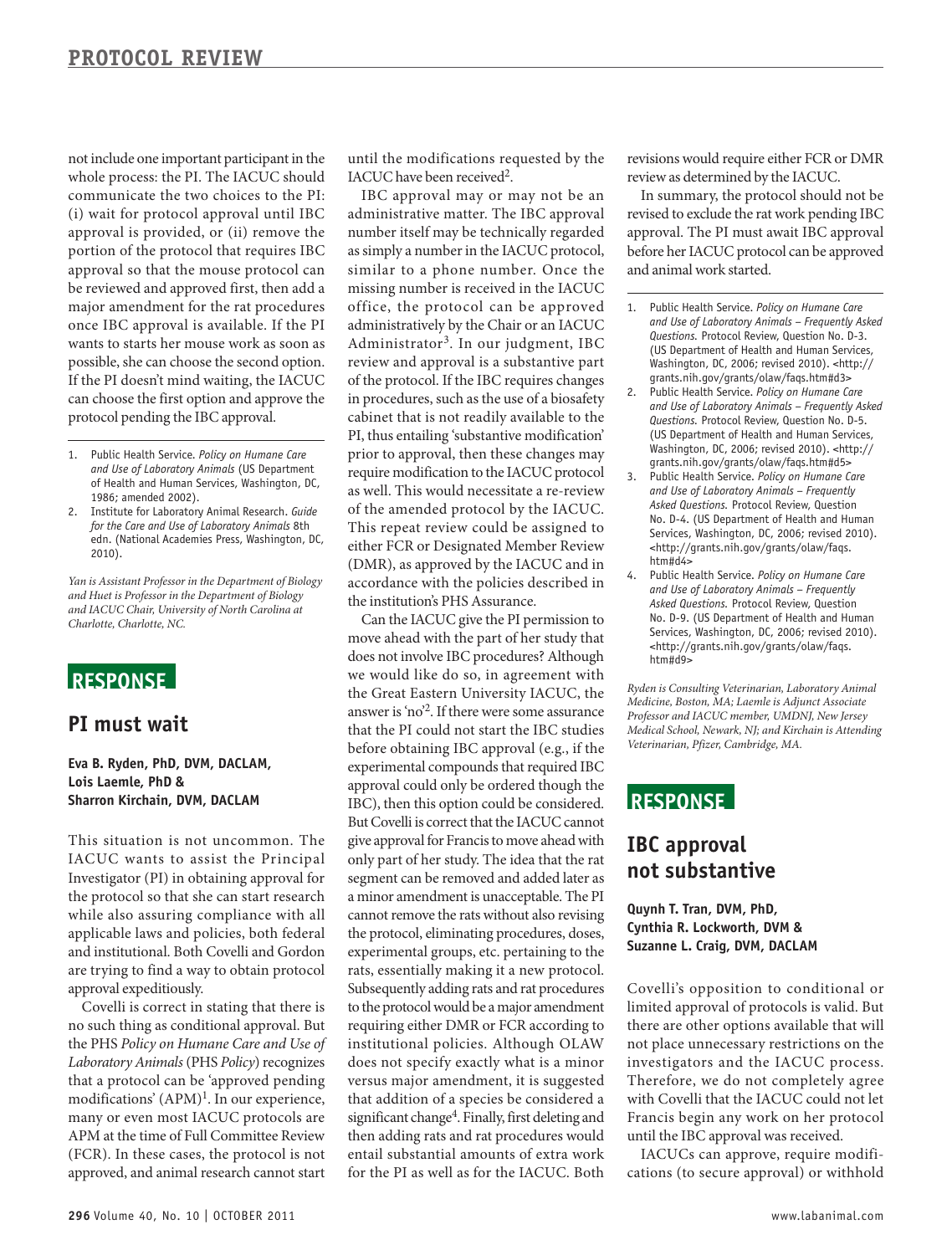# *A word from OLAW and USDA*

*In response to the questions posed in this scenario, the Office of Laboratory Animal Welfare (OLAW) and the United States Department of Agriculture, Animal and Plant Health Inspection Service, Animal Care (USDA, APHIS, AC) offer the following clarification and guidance:* 

Although this scenario involves rodents, which are not USDA-covered species, it is important to consider how the USDA/APHIS/Ac requirements would apply to a similar scenario involving USDA-covered species.

there are three questions asked at the conclusion of the scenario that we will address. May the IAcUc allow work to start on a protocol while portions of the study are pending IBC approval? The Animal Welfare Act and Regulations and the Public Health Service *Policy on Humane Care and Use of Laboratory Animals* do not allow IAcUcs to grant conditional approval for animal use protocols. Committees may only approve, require modification (to secure approval) or withhold approval of a protocol<sup>1,2</sup>. We highly recommend using this unambiguous language when communicating with the principal investigator  $(PI)^{3,4}$ . The phrase 'approved pending modifications' is confusing, and IACUCs should avoid using it<sup>4</sup>.

Is the addition of another species to the protocol considered a minor amendment? We consider the addition of a second species of animals to the protocol to be a significant change<sup>5</sup>. A significant change must be reviewed and approved by the IACUC by either full committee or designated member review.

Is there a different approach for the IAcUc to consider? one option is to include the work that requires Ibc approval in the protocol and delay notification to the PI of IAcUc approval until after the Ibc has conducted its review and approval. the approval date of the protocol should be on or after the date of the IBC approval as determined by the IACUC's operating procedures<sup>6</sup>. Another option is to submit the work that requires Ibc approval as an amendment to the protocol after Ibc review and approval has been obtained. A third option is for the PI to submit one protocol for the mouse study and another for the rat study. After review and approval by the IAcUc, the research on the mouse protocol may then proceed without delay, while the rat protocol awaits Ibc approval of the safety issues.

In our experience, many IAcUcs conduct protocol review in parallel with Ibc review. this expedites the process as long as both committees effectively communicate their actions and decisions. If the safety committee reviews and approves the work without modifications, the IAcUc may document this approval administratively without further IAcUc review. Ibc approval may be indicated by, for example, a check box, an Ibc protocol approval number or a safety committee representative's signature. Any of these methods are acceptable for documentation of Ibc approval.

1. Code of Federal Regulations, Title 9, Chapter 1, Subchapter A - Animal Welfare: Part 2 Regulations (§2.31).<br>2. Public Health Service. Policy on Humane Care and Use of Laboratory Animals (US Department of Health and

- 2. Public Health Service. *Policy on Humane Care and Use of Laboratory Animals* (US Department of Health and Human Services, Washington, Dc, 1986; amended 2002).
- 3. Garnett, N.L. & DeHaven, W.R. So much work, so little time. OPRR and USDA commentary. *Lab Anim. (NY)* 27, 18 (1998).
- 4. Wolff, A., Garnett, N., Potkay, S., Wigglesworth, c., Doyle, D. & thornton, V. Frequently asked questions about the Public Health Service Policy on Humane care and Use of Laboratory Animals. *Lab Anim. (NY)* **32**, 33–36 (2003).
- 5. Public Health Service. *Policy on Humane Care and Use of Laboratory Animals* –*Frequently Asked Questions.* Protocol review, Question No. D-9. (US Department of Health and Human Services, Washington, Dc, 2006; revised 2010). <http://grants.nih.gov/grants/olaw/faqs.htm#d9>
- 6. office of Laboratory Animal Welfare. Guidance to reduce regulatory burden for IAcUc Administration regarding Alternate Members and Approval Dates. Notice NOT-OD-11-053. (National Institutes of Health, Washington, DC, 18 March 2011). <http://grants.nih.gov/grants/guide/notice-files/NOT-OD-11-053.html>

| Patricia Brown, VMD, MS, DACLAM     | <b>Ches</b> |
|-------------------------------------|-------------|
| Director<br>OLAW, OER, OD, NIH, HHS | Deput       |
|                                     | <b>USDA</b> |

**Chester Gipson, DVM**  *Deputy Administrator USDA, APHIS, AC* 

 approvable contingent upon receipt of a as an administrative detail that is verifiable. when they determine that no major revisions major revision or clarification, the IACUC approval of proposed activities related to the care and use of animals<sup>1,2</sup>. If the IACUC determines that a protocol is very specific administrative modification or clarification, then it may handle the issue IACUCs should avoid using the term 'conditional approval' of a protocol, even or clarifications are required, because use of the term may cause confusion<sup>3</sup>. Because IBC approval may not be considered a can approve Francis' protocol with the contingency that the IBC must review and

 biocontainment work and she updates substantive information (e.g., justification for withholding analgesics in a painful *of Laboratory Animals*4, is missing from approve the biocontainment work on the rats. This modification is an administrative detail that an individual, such as the IACUC Chair or IACUC Administrator can verify<sup>3</sup>. Once the IBC approves Francis' her protocol to reflect the approval, the contingency can be lifted and she can begin the biocontainment research on rats. No procedure), as required in the PHS *Policy on Humane Care and Use of Laboratory Animals*1 or the *Guide for the Care and Use*  Francis' protocol; therefore, the IACUC

 information missing from her protocol. can make a judgment on the animal work. We disagree with Covelli's viewpoint that the IBC approval is a substantive piece of The protocol contains all the required information and should be accepted and approved by the IACUC.

 species must be included in the protocol. We believe that Covelli was incorrect in agreeing with Gordon that adding a species to the protocol can be considered a minor amendment, even though the IACUC has already discussed and approved the use of animals. The justification for the use of each Removal and subsequent addition of the rats would both need to be reviewed. This could